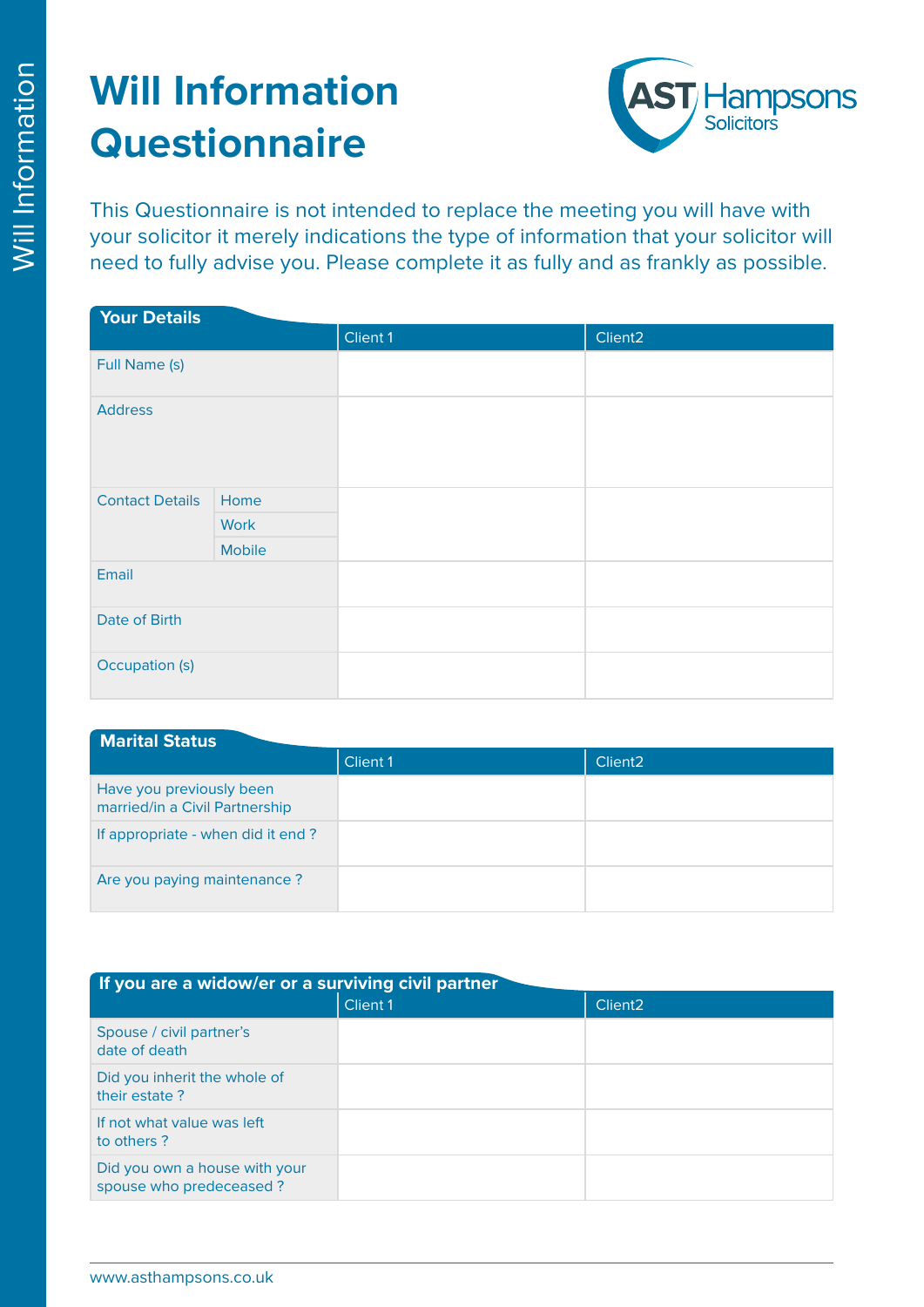

| <b>Children</b>                     |         |                           |                                   |  |  |
|-------------------------------------|---------|---------------------------|-----------------------------------|--|--|
| Child's Name<br>M - Male F - Female | Address | Age or DOB if<br>under 18 | Child of Client 1 or<br>2 or both |  |  |
|                                     |         |                           |                                   |  |  |
|                                     |         |                           |                                   |  |  |
|                                     |         |                           |                                   |  |  |
|                                     |         |                           |                                   |  |  |
|                                     |         |                           |                                   |  |  |
|                                     |         |                           |                                   |  |  |
|                                     |         |                           |                                   |  |  |
|                                     |         |                           |                                   |  |  |

| <b>Grandchildren</b>                            |                |                           |                                   |
|-------------------------------------------------|----------------|---------------------------|-----------------------------------|
| <b>Grandchild's Name</b><br>M - Male F - Female | <b>Address</b> | Age or DOB if<br>under 18 | Child of Client 1 or<br>2 or both |
|                                                 |                |                           |                                   |
|                                                 |                |                           |                                   |
|                                                 |                |                           |                                   |
|                                                 |                |                           |                                   |
|                                                 |                |                           |                                   |
|                                                 |                |                           |                                   |
|                                                 |                |                           |                                   |
|                                                 |                |                           |                                   |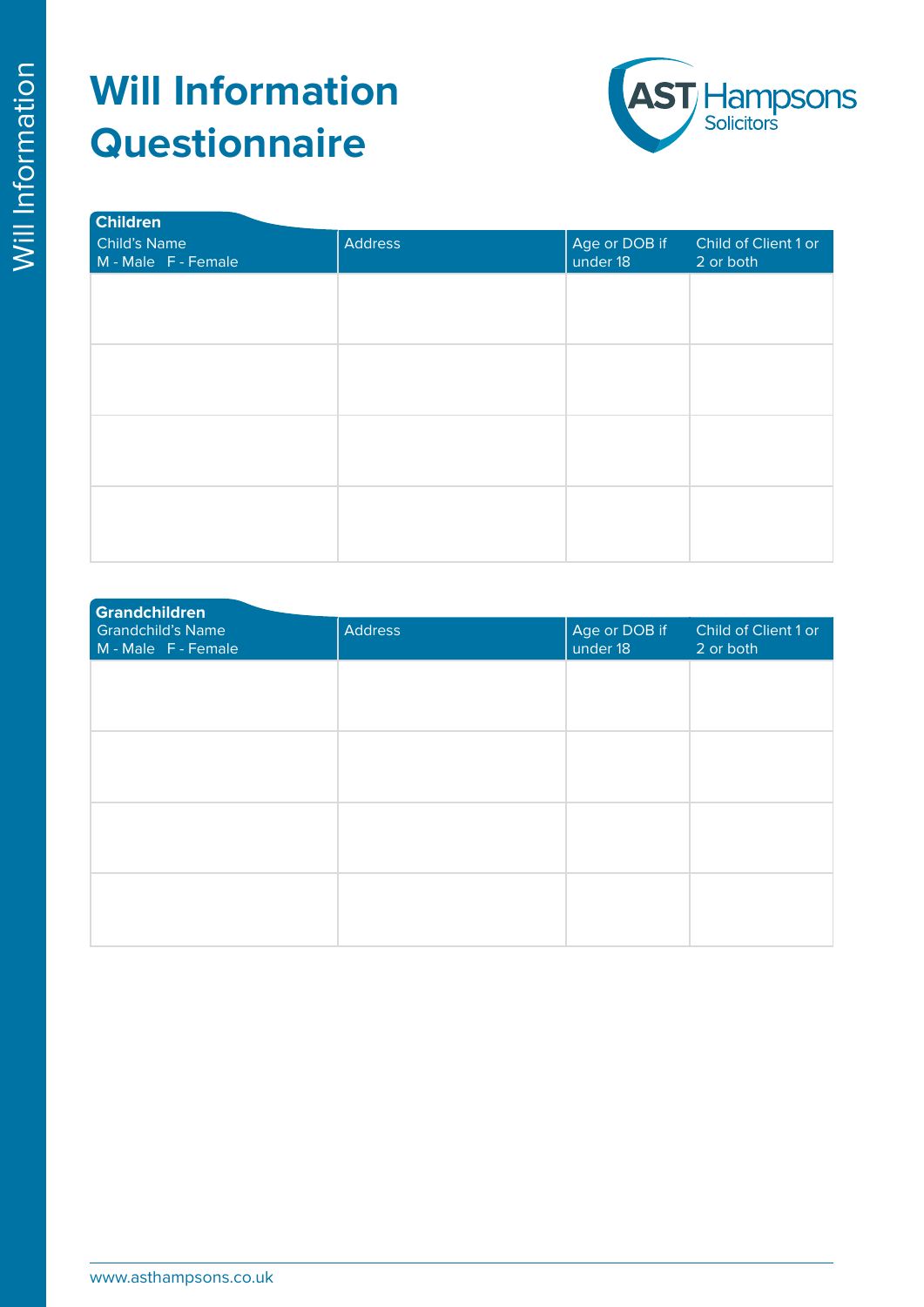

| <b>Assets</b>           |          |          |             |                    |
|-------------------------|----------|----------|-------------|--------------------|
|                         | Client 1 | Client 2 | Joint names | <b>Liabilities</b> |
| House                   |          |          |             |                    |
| Mortgage                |          |          |             |                    |
| <b>Second Property</b>  |          |          |             |                    |
| <b>Life Policies</b>    |          |          |             |                    |
| Pension                 |          |          |             |                    |
| Death in service        |          |          |             |                    |
| ISA's                   |          |          |             |                    |
| Shares in public Co     |          |          |             |                    |
| Share in private Co     |          |          |             |                    |
| <b>Unit Trusts</b>      |          |          |             |                    |
| <b>Bonds</b>            |          |          |             |                    |
| <b>Bank</b>             |          |          |             |                    |
| <b>Building Society</b> |          |          |             |                    |
| Property abroad         |          |          |             |                    |
| Other                   |          |          |             |                    |
| <b>TOTALS</b>           |          |          |             |                    |
|                         |          |          |             |                    |

#### **House**

|                                        | Joint Tenants | I Tenants in common | Don't know |
|----------------------------------------|---------------|---------------------|------------|
| Do you know how the<br>house is owned? |               |                     |            |
| Have you ever owned a house?           |               |                     |            |

#### **Life Insurance**

|                                 | Yes | <b>No</b> | Don't know |
|---------------------------------|-----|-----------|------------|
| Are any policies held in trust? |     |           |            |

| <b>Executors / Trustees</b>           |     |           |              |  |
|---------------------------------------|-----|-----------|--------------|--|
|                                       | Yes | <b>No</b> | l Don't know |  |
| Is the survivor to be an<br>executor? |     |           |              |  |

| <b>OTHER Executors or Executors to act on second death</b><br>Name | <b>Address</b> | <b>Relationship</b> |
|--------------------------------------------------------------------|----------------|---------------------|
|                                                                    |                |                     |
|                                                                    |                |                     |
|                                                                    |                |                     |
|                                                                    |                |                     |
|                                                                    |                |                     |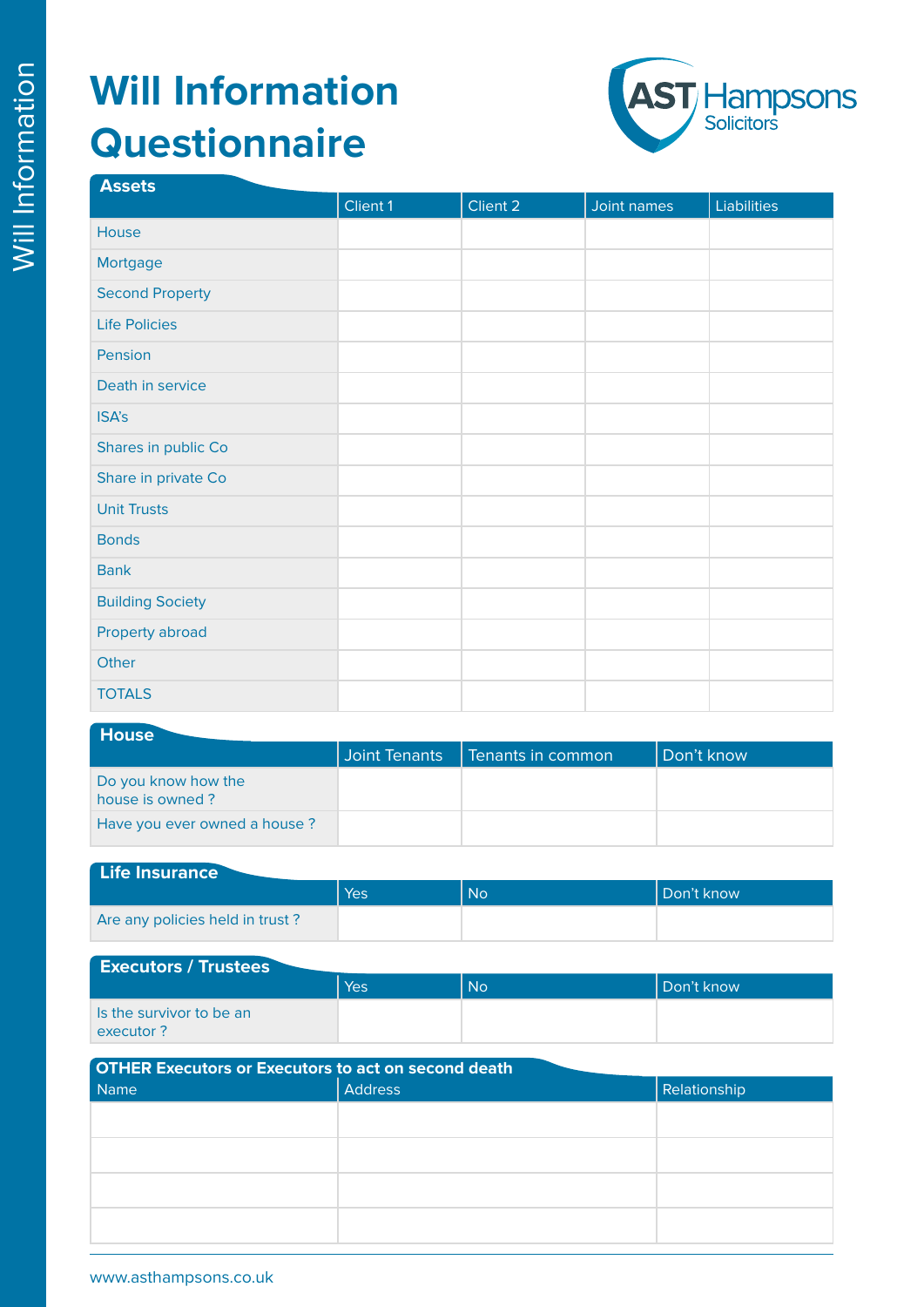**Funeral Wishes**



Are you responsible for a child under 18? Who will take responsibility for them until they are 18? NB this does not include step-children.

| <b>Guardians</b> |                |  |
|------------------|----------------|--|
| Name             | <b>Address</b> |  |
|                  |                |  |
|                  |                |  |
|                  |                |  |
|                  |                |  |

| <b>FULLER OF VISITES</b>    |     |                |  |  |
|-----------------------------|-----|----------------|--|--|
|                             | Yes | N <sub>o</sub> |  |  |
| Do you have a funeral plan? |     |                |  |  |
| <b>Burial</b>               |     |                |  |  |
| Cremation                   |     |                |  |  |

| <b>Specific Gifts &amp; Legacies</b> |          |          |
|--------------------------------------|----------|----------|
|                                      | Client 1 | Client 2 |
| <b>Name</b>                          |          |          |
| Relationship                         |          |          |
| Details of gift                      |          |          |
| 1st / 2nd death?                     |          |          |
| Free or subject to IHT               |          |          |
| <b>Name</b>                          |          |          |
| Relationship                         |          |          |
| Details of gift                      |          |          |
| 1st / 2nd death?                     |          |          |
| Free or subject to IHT               |          |          |
| <b>Name</b>                          |          |          |
| Relationship                         |          |          |
| Details of gift                      |          |          |
| 1st / 2nd death?                     |          |          |
| Free or subject to IHT               |          |          |
| <b>Name</b>                          |          |          |
| Relationship                         |          |          |
| Details of gift                      |          |          |
| 1st / 2nd death?                     |          |          |
| Free or subject to IHT               |          |          |
| At what age are children to inherit? |          |          |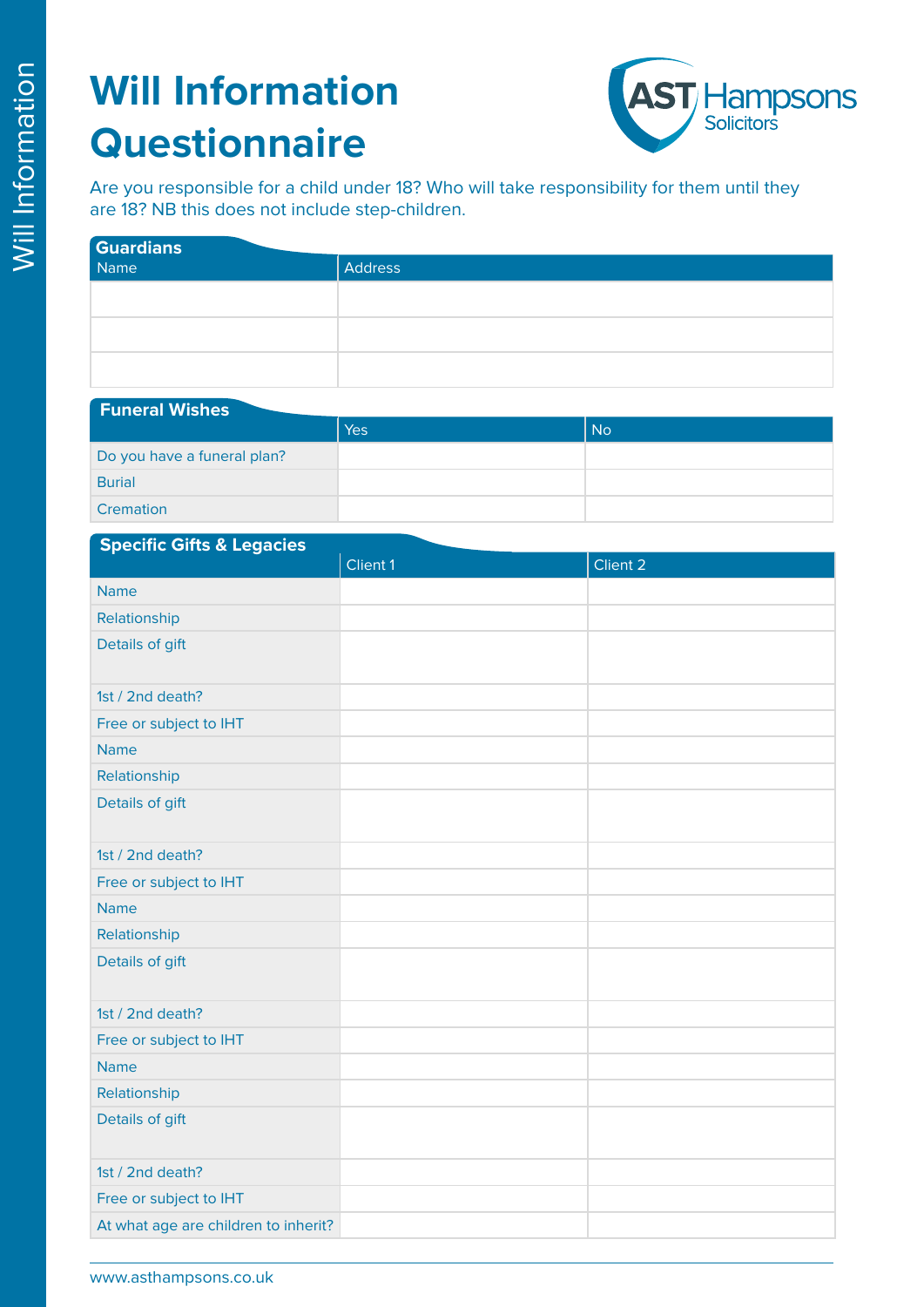

| <b>Charitable Gifts</b> |          |          |
|-------------------------|----------|----------|
|                         | Client 1 | Client 2 |
| <b>Name</b>             |          |          |
| <b>Address</b>          |          |          |
| Charity number          |          |          |
| 1st / 2nd death?        |          |          |
| <b>Name</b>             |          |          |
| <b>Address</b>          |          |          |
| Charity number          |          |          |
| 1st / 2nd death?        |          |          |
| <b>Name</b>             |          |          |
| <b>Address</b>          |          |          |
| <b>Charity Number</b>   |          |          |
| 1st / 2nd death?        |          |          |
| <b>Name</b>             |          |          |
| <b>Address</b>          |          |          |
| Charity number          |          |          |
| 1st / 2nd death         |          |          |

| Gift of the rest of your estate (your residuary estate) |                 |          |
|---------------------------------------------------------|-----------------|----------|
|                                                         | <b>Client 1</b> | Client 2 |
| On 1st death                                            |                 |          |
| On 2nd death / death of the survivor of you:-           |                 |          |
| <b>Name</b>                                             |                 |          |
| Relationship                                            |                 |          |
| At what age?                                            |                 |          |
| If they predecease?                                     |                 |          |
| <b>Name</b>                                             |                 |          |
| Relationship                                            |                 |          |
| At what age?                                            |                 |          |
| If they predecease?                                     |                 |          |